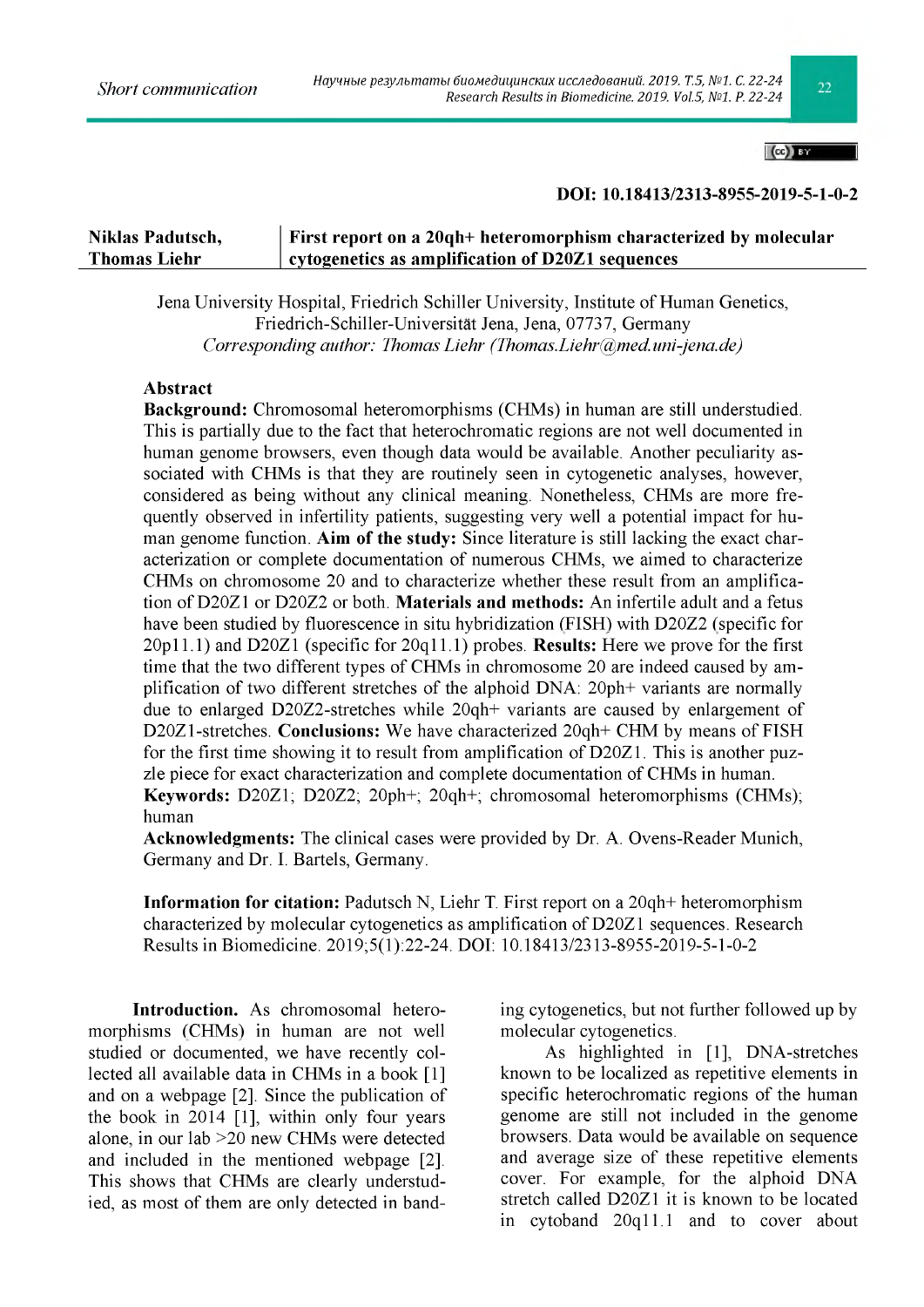1,020 kb there [3]. The 171bp repeats constituting D20Z1 is localized in cytoband 20p11.1 and covers normally about 3,900 kb [4]. These data are not considered in genome browsers e.g. GRCh37 – cytobands  $20p11.1$  to  $201q11.1$ are given as 3,800 kb in size. Also, a genome browser search for 'D20Z1' or 'D20Z2' will not reveal any hit [1].

Here we report the first case with a proven amplification of D20Z1 sequences with banding cytogenetic result 46,XY,20qh+. Previously only cases with 20ph+ CHMs and amplification of D20Z2-stretches were reported, which seem to be more frequent, at least in middle European population.

The aim of the study. Here we aimed to characterize CHMs on chromosome 20 and to characterize they were due to amplification of D20Z1 or D20Z2 or both.

Material and methods. Chromosomes were studied from case 1, an adult studied due to infertility, and from case 2, a fetus studied here by fluorescence in situ hybridization (FISH) due to advanced maternal age.

Cell culture and chromosomes preparation from blood (case 1) or amniocytes (case 2) were done according to standard procedures [5]. Karyotyping was performed based on GTG-banding [6]. After detection of the variants in chromosome 20, molecular cytogenetic studies were undertaken using a commercially available D20Z2 probe specific for 20p11.1 (cep 20, Abbott/Vysis, Wiesbaden, Germany) and the D20Z1 probe specific for 20q11.1, kindly provided by Prof. Mariano Rocchi (Bari, Italy). D20Z2 was commercially available as labelled in SpectrumOrange and D20Z1 was labelled in SpectrumGreen as previously reported. FISH was done according to standard procedures [7], and results were documented using a Zeiss Axioplan microscope equipped with ISIS-software (MetaSystems, Altlussheim, Germany); 20 metaphases were acquired per case.

Results and discussion. As shown in Figure 1, the two probes D20Z2 and D20Z1 cover cytobands 20p11.1 and 20q11.1, and do not overlap. Also, confirming previous data, FISH-results show in both presented cases that D20Z2 in 20p11.1 normally covers a smaller stretch of DNA than D20Z1 in 20q11.1. In case 1, the GTG-banding result suggesting a 20ph+ variant was confirmed and the enlarged region of 20p11.1 is completely covered by D20Z2 specific green FISH signal (similar cases see  $[1-2]$ ). In case 2, where a  $20q h$ + was suggested the result is vice versa, i.e. D20Z1 specific red FISH signal covers the enlarged cytoband 20q11.1. To the best of our knowledge this is the first time it could be demonstrated that 20qh+ variant is due to D20Z2 amplification. Also, it might be of interest that during last 15 years we saw in our lab six 20ph+, but only one 20qh+ variants.



Fig. Results of fluorescence in situ hybridization (FISH) in two cases with centromeric heteromorphisms of chromosome 20 are depicted. In the first column, the inverted DAPI-banding of homologous chromosomes 20 is shown, and the second column shows the same chromosome-pair 20 with FISH-